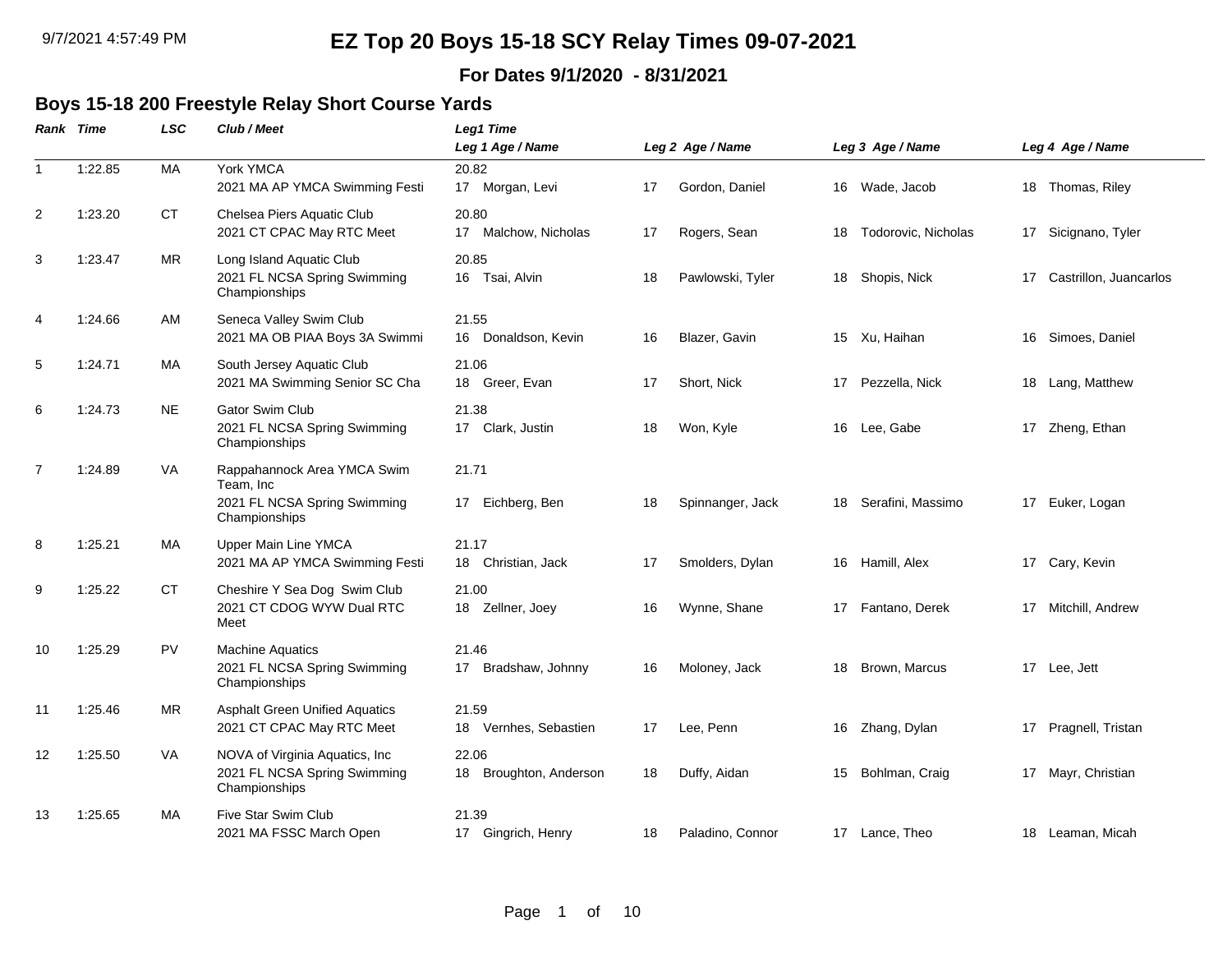| 14 | 1:25.69 | <b>MR</b> | Condors Swim Club<br>2021 CT CPAC May RTC Meet                                  | 21.17<br>16 Levy, Nien          | 17 | Simpson, Austin   | 18 | Kantar, David     | 16 | McGillycuddy, Michael |
|----|---------|-----------|---------------------------------------------------------------------------------|---------------------------------|----|-------------------|----|-------------------|----|-----------------------|
| 15 | 1:25.80 | <b>PV</b> | Rockville Montgomery Swim Club<br>2021 FL NCSA Spring Swimming<br>Championships | 21.30<br>16<br>Eliason, Andrew  | 18 | Zeineddin, Pierre | 16 | Barnett, Toby     | 17 | Oehler, Everett       |
| 16 | 1:25.85 | <b>CT</b> | <b>YMCA Of Greenwich Marlins</b><br>2021 CT CPAC May RTC Meet                   | 21.82<br>16<br>Carsen, Jonathan | 17 | Hodgson, Lucas    | 16 | Mullen, Patrick   | 18 | Lanuza, Christian     |
| 17 | 1:26.39 | <b>PV</b> | Rockville Montgomery Swim Club<br>2021 FL NCSA Spring Swimming<br>Championships | 21.63<br>15<br>Bautz, Fletcher  | 16 | Odim. Emmanuel    | 17 | Rooney, Aiden     | 16 | Yune, David           |
| 18 | 1:26.46 | <b>MA</b> | Suburban Seahawks Club<br>2021 MA Swimming Senior SC Cha                        | 21.83<br>16 Wang, Gary          | 17 | Graver, Stephen   | 18 | Undercofler, Jack | 17 | Welgosh, Raymond      |
| 19 | 1:26.48 | MA        | Western YMCA Wahoos<br>2021 MA AP YMCA Swimming Festi                           | 21.10<br>Simmons, Liam<br>16    | 16 | Juhasz, Josh      | 17 | Doughty, Ben      | 17 | Janton, Tommy         |
| 20 | 1:26.54 | <b>PV</b> | <b>Machine Aquatics</b><br>2021 FL NCSA Spring Swimming<br>Championships        | 21.80<br>18<br>Fritz, Matthew   | 17 | Sribar, Ryan      | 15 | Seo, Ryan         | 16 | Kohn, Will            |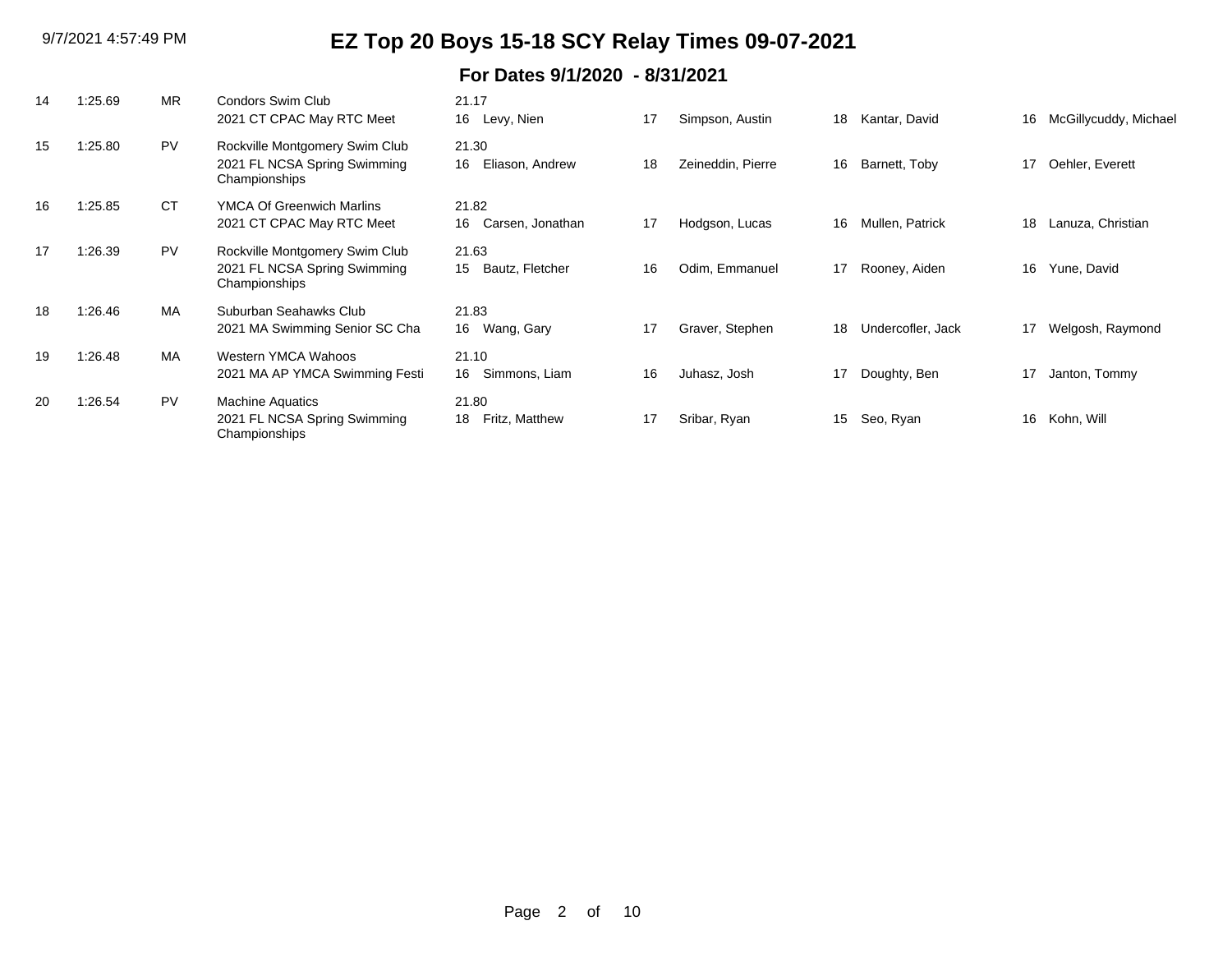### **For Dates 9/1/2020 - 8/31/2021**

### **Boys 15-18 400 Freestyle Relay Short Course Yards**

|                | <b>LSC</b><br>Rank Time |           | Club / Meet                                                                      | <b>Leg1 Time</b><br>Leg 1 Age / Name<br>Leg 2 Age / Name |    |                   |    | Leg 3 Age / Name  |    | Leg 4 Age / Name       |  |  |  |
|----------------|-------------------------|-----------|----------------------------------------------------------------------------------|----------------------------------------------------------|----|-------------------|----|-------------------|----|------------------------|--|--|--|
| $\mathbf{1}$   | 3:01.88                 | МA        | York YMCA<br>2021 MA AP YMCA Swimming Festi                                      | 47.86<br>Smolinski, Tomek<br>17                          | 16 | Wade, Jacob       | 17 | Gordon, Daniel    |    | 17 Morgan, Levi        |  |  |  |
| 2              | 3:02.77                 | MR.       | Long Island Aquatic Club<br>2021 FL NCSA Spring Swimming<br>Championships        | 46.42<br>16 Tsai, Alvin                                  | 18 | Pawlowski, Tyler  | 18 | Shopis, Nick      | 17 | Castrillon, Juancarlos |  |  |  |
| 3              | 3:03.46                 | <b>CT</b> | Chelsea Piers Aquatic Club<br>2021 CT CPAC May RTC Meet                          | 44.63<br>17 Sicignano, Tyler                             | 17 | Rogers, Sean      | 17 | Malchow, Nicholas | 17 | Dupont, Thomas         |  |  |  |
| 4              | 3:04.70                 | MA        | <b>Upper Main Line YMCA</b><br>2021 MA AP YMCA Swimming Festi                    | 45.73<br>18 Christian, Jack                              | 17 | Smolders, Dylan   |    | 16 Hamill, Alex   |    | 17 Cary, Kevin         |  |  |  |
| 5              | 3:05.33                 | <b>NE</b> | <b>Gator Swim Club</b><br>2021 FL NCSA Spring Swimming<br>Championships          | 47.07<br>17 Zheng, Ethan                                 | 18 | Won, Kyle         | 16 | Lee, Gabe         | 16 | Butera, Jack           |  |  |  |
| 6              | 3:05.38                 | <b>PV</b> | <b>Machine Aquatics</b><br>2021 FL NCSA Spring Swimming<br>Championships         | 46.21<br>16 Moloney, Jack                                | 17 | Sribar, Ryan      | 17 | Bradshaw, Johnny  |    | 17 Lee, Jett           |  |  |  |
| $\overline{7}$ | 3:05.42                 | <b>MR</b> | <b>Asphalt Green Unified Aquatics</b><br>2021 CT CPAC May RTC Meet               | 46.26<br>18 Vernhes, Sebastien                           | 17 | Lee, Penn         | 16 | Zhang, Dylan      |    | 17 Pragnell, Tristan   |  |  |  |
| 8              | 3:06.61                 | AM        | Seneca Valley Swim Club<br>2021 MA OB PIAA Boys 3A Swimmi                        | 46.40<br>Donaldson, Kevin<br>16                          | 16 | Blazer, Gavin     | 16 | Lozowski, Zach    | 16 | Simoes, Daniel         |  |  |  |
| 9              | 3:07.49                 | VA        | NOVA of Virginia Aquatics, Inc.<br>2021 FL NCSA Spring Swimming<br>Championships | 47.01<br>17 Mayr, Christian                              | 18 | Duffy, Aidan      | 17 | Jobe, Dalton      | 18 | Broughton, Anderson    |  |  |  |
| 10             | 3:07.87                 | <b>CT</b> | <b>YMCA Of Greenwich Marlins</b><br>2021 CT CPAC May RTC Meet                    | 46.48<br>17 Hodgson, Lucas                               | 18 | Lanuza, Christian | 17 | Plavoukos, Alex   |    | 16 Carsen, Jonathan    |  |  |  |
| 11             | 3:08.11                 | <b>PV</b> | Rockville Montgomery Swim Club<br>2021 FL NCSA Spring Swimming<br>Championships  | 47.20<br>17 Oehler, Everett                              | 16 | Eliason, Andrew   | 16 | Yune, David       |    | 16 Barnett, Toby       |  |  |  |
| 12             | 3:08.97                 | MA        | Five Star Swim Club<br>2021 MA FSSC March Open                                   | 46.82<br>Paladino, Connor<br>18                          | 18 | Leaman, Micah     | 17 | Lance, Theo       | 17 | Gingrich, Henry        |  |  |  |
| 13             | 3:09.06                 | MA        | Western YMCA Wahoos<br>2021 MA AP YMCA Swimming Festi                            | 46.10<br>16 Simmons, Liam                                | 16 | Juhasz, Josh      | 17 | Doughty, Ben      |    | 17 Janton, Tommy       |  |  |  |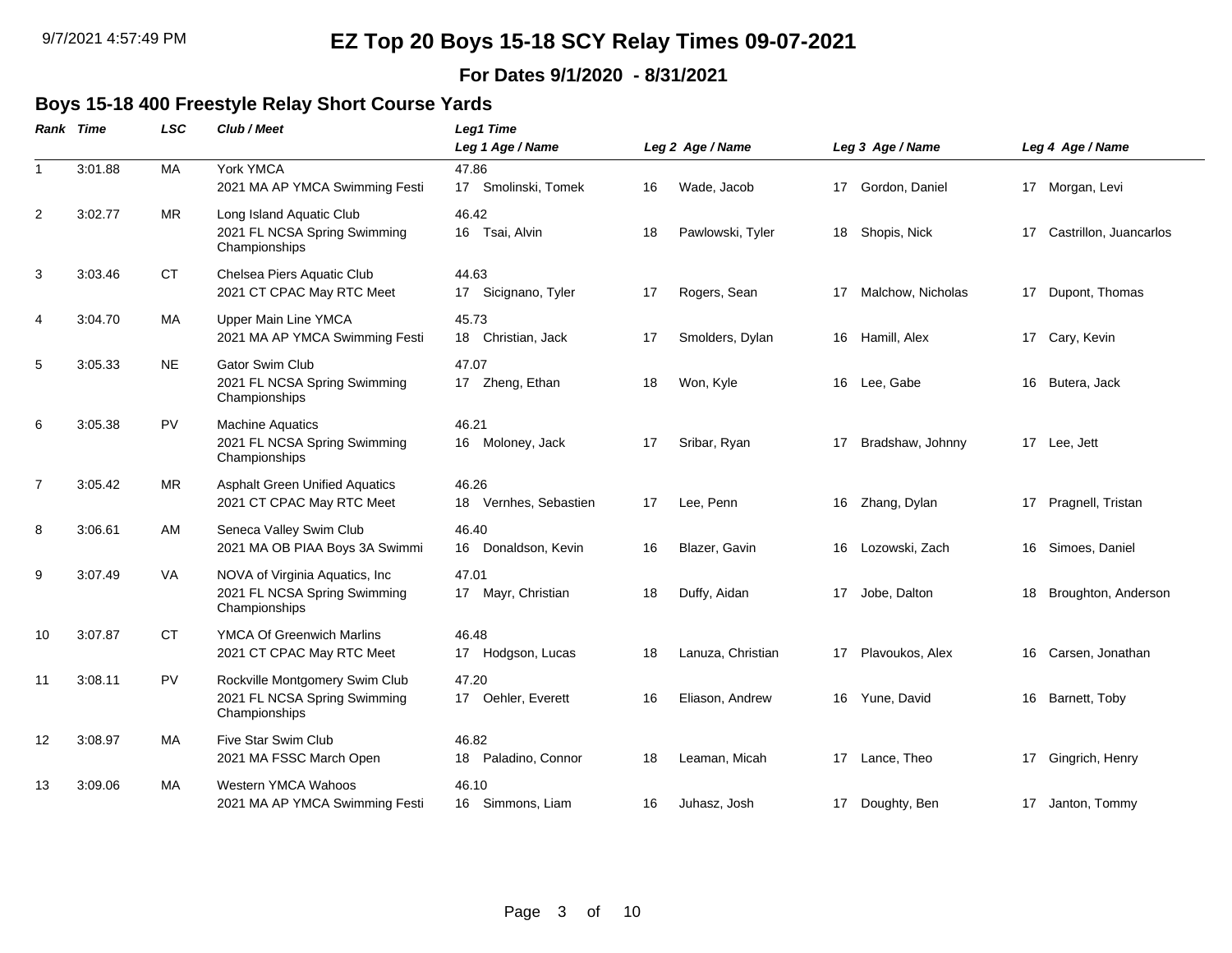| 14 | 3:09.63 | <b>VA</b> | Rappahannock Area YMCA Swim<br>Team, Inc      | 48.03                   |    |                  |    |                       |    |                   |
|----|---------|-----------|-----------------------------------------------|-------------------------|----|------------------|----|-----------------------|----|-------------------|
|    |         |           | 2021 FL NCSA Spring Swimming<br>Championships | Spinnanger, Jack<br>18  | 16 | Hudson, Trevor   | 15 | Peck, Kyle            | 18 | Serafini, Massimo |
| 14 | 3:09.63 | <b>VA</b> | Rappahannock Area YMCA Swim<br>Team, Inc      | 47.78                   |    |                  |    |                       |    |                   |
|    |         |           | 2021 FL NCSA Spring Swimming<br>Championships | Eichberg, Ben<br>17     | 18 | Hensen, Chase    | 18 | Osleger, Luke         | 17 | Euker, Logan      |
| 16 | 3:10.45 | <b>NI</b> | <b>STAR Swimming</b>                          | 47.82                   |    |                  |    |                       |    |                   |
|    |         |           | 2021 NI STAR Spring Invite                    | 17<br>Dean, Kyle        | 16 | Gasiewicz, Aaron | 17 | Stegner, Josh         | 18 | Clough, Andrew    |
| 17 | 3:10.57 | <b>PV</b> | Rockville Montgomery Swim Club                | 48.23                   |    |                  |    |                       |    |                   |
|    |         |           | 2021 FL NCSA Spring Swimming<br>Championships | Zeineddin, Pierre<br>18 | 15 | Elkassem, Nasim  | 16 | Odim, Emmanuel        | 18 | Surprenant, Jonik |
| 18 | 3:10.58 | VA        | NOVA of Virginia Aquatics, Inc.               | 48.14                   |    |                  |    |                       |    |                   |
|    |         |           | 2021 FL NCSA Spring Swimming<br>Championships | Sweetser, Sam<br>17     | 15 | Bohlman, Craig   | 17 | Pfeffer, Nate         | 16 | Gordon, Ben       |
| 19 | 3:10.75 | <b>MR</b> | <b>Condors Swim Club</b>                      | 47.05                   |    |                  |    |                       |    |                   |
|    |         |           | 2021 CT CPAC May RTC Meet                     | Simpson, Austin<br>17   | 16 | Levy, Nien       | 16 | McGillycuddy, Michael | 18 | Kantar, David     |
| 20 | 3:10.89 | ME        | <b>Coastal Maine Aquatics</b>                 | 46.21                   |    |                  |    |                       |    |                   |
|    |         |           | 2021 ME MESI Winter Champs - TT               | Schulz, Ethan<br>16     | 17 | McKenney, Keegan | 17 | Smith, Ethan          | 17 | Comeau, Calvin    |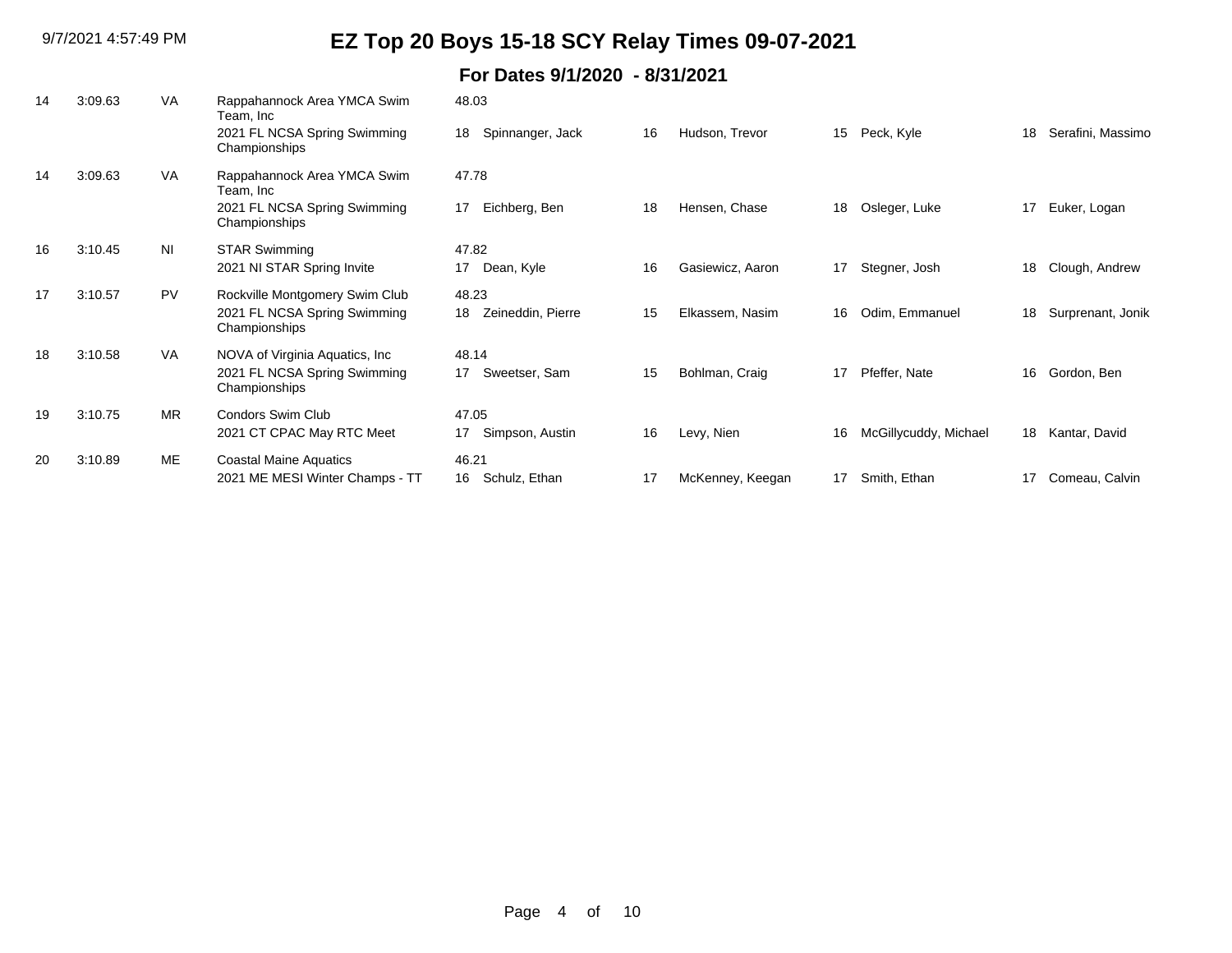### **For Dates 9/1/2020 - 8/31/2021**

#### **Boys 15-18 800 Freestyle Relay Short Course Yards**

|    | Rank Time | LSC       | Club / Meet                                                                      | <b>Leg1 Time</b>                     |    |                   |    |                   |    |                      |
|----|-----------|-----------|----------------------------------------------------------------------------------|--------------------------------------|----|-------------------|----|-------------------|----|----------------------|
|    |           |           |                                                                                  | Leg 1 Age / Name                     |    | Leg 2 Age / Name  |    | Leg 3 Age / Name  |    | Leg 4 Age / Name     |
| -1 | 6:42.15   | MR        | Long Island Aquatic Club<br>2021 FL NCSA Spring Swimming<br>Championships        | 1:38.19<br>17 Castrillon, Juancarlos | 18 | Shopis, Nick      | 18 | Pawlowski, Tyler  |    | 17 Schimmel, Griffen |
| 2  | 6:44.66   | <b>PV</b> | Rockville Montgomery Swim Club<br>2021 FL NCSA Spring Swimming<br>Championships  | 1:40.40<br>17 Oehler, Everett        | 18 | Surprenant, Jonik | 17 | Santos, Sean      | 16 | Barnett, Toby        |
| 3  | 6:45.14   | VA        | NOVA of Virginia Aquatics, Inc.<br>2021 FL NCSA Spring Swimming<br>Championships | 1:41.76<br>17 Mayr, Christian        | 16 | Gordon, Ben       | 17 | Jobe, Dalton      | 18 | Duffy, Aidan         |
| 4  | 6:45.28   | MA        | Upper Main Line YMCA<br>2021 MA AP YMCA Swimming Festi                           | 1:39.32<br>18 Christian, Jack        | 17 | Smolders, Dylan   |    | 16 Hamill, Alex   |    | 17 Cary, Kevin       |
| 5  | 6:48.31   | <b>PV</b> | <b>Machine Aquatics</b><br>2021 FL NCSA Spring Swimming<br>Championships         | 1:39.65<br>16 Moloney, Jack          | 15 | Seo, Ryan         |    | 17 Sribar, Ryan   |    | 17 Bradshaw, Johnny  |
| 6  | 6:50.29   | <b>NE</b> | <b>Gator Swim Club</b><br>2021 FL NCSA Spring Swimming<br>Championships          | 1:42.61<br>16 Lee, Gabe              | 18 | Won, Kyle         | 16 | Bodet, Theo       |    | 17 Zheng, Ethan      |
| 7  | 6:50.69   | VA        | NOVA of Virginia Aquatics, Inc<br>2021 FL NCSA Spring Swimming<br>Championships  | 1:41.62<br>15 Bohlman, Craig         | 17 | Pfeffer, Nate     | 17 | Sweetser, Sam     | 18 | Bowles, Aubrey       |
| 8  | 6:51.34   | МA        | York YMCA<br>2021 MA AP YMCA Swimming Festi                                      | 1:41.20<br>17 Gordon, Daniel         | 18 | Thomas, Riley     | 17 | Morgan, Levi      |    | 16 Wade, Jacob       |
| 9  | 6:52.42   | VA        | Rappahannock Area YMCA Swim<br>Team, Inc<br>2021 FL NCSA Spring Swimming         | 1:42.14<br>16 Hudson, Trevor         | 17 | Euker, Logan      | 18 | Osleger, Luke     | 17 | Eichberg, Ben        |
|    |           |           | Championships                                                                    |                                      |    |                   |    |                   |    |                      |
| 10 | 6:52.65   | MR.       | Long Island Aquatic Club<br>2021 FL NCSA Spring Swimming<br>Championships        | 1:42.41<br>16 Tsai, Alvin            | 16 | Beehler, Matt     | 17 | Biryukov, Michael | 17 | Giardinelli, Matthew |
| 11 | 6:54.47   | MR        | <b>BGC-N. Westchester Marlins</b><br>2021 MR BGNW Winter Senior<br>Championship  | 1:43.64<br>18 Laidlaw, John          | 17 | Liu, Evan         | 17 | Suh, Jonathan     | 15 | Chung, Hudson        |
| 12 | 6:55.22   | MD        | Naval Academy Aquatic Club<br>2021 FL NCSA Spring Swimming<br>Championships      | 1:43.02<br>Campbell, Andrew<br>18    | 18 | Simpkins, Ben     | 15 | Decker, Nate      | 16 | Rich, Andrew         |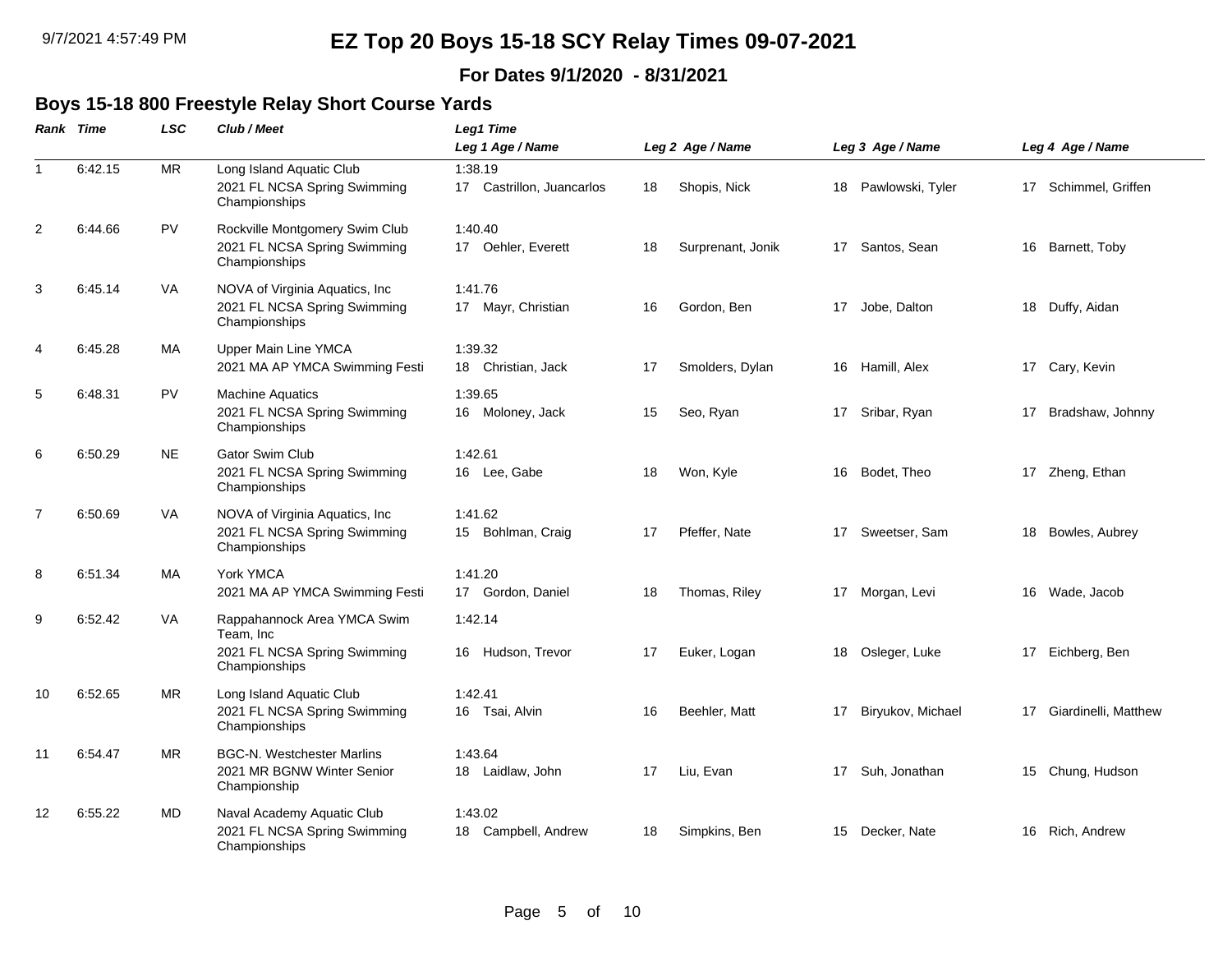| 13 | 6:55.63 | <b>PV</b> | Rockville Montgomery Swim Club<br>2021 FL NCSA Spring Swimming<br>Championships | 1:43.64<br>Eliason, Andrew<br>16   | 16 | McDonough, Liam | 16 | Yune, David               | 18 | Zeineddin, Pierre     |
|----|---------|-----------|---------------------------------------------------------------------------------|------------------------------------|----|-----------------|----|---------------------------|----|-----------------------|
| 14 | 6:56.05 | <b>PV</b> | <b>Machine Aquatics</b><br>2021 FL NCSA Spring Swimming<br>Championships        | 1:44.07<br>18<br>Bernstein, Andrew | 16 | Kohn, Will      | 17 | George, Jeffrey           | 15 | Whitacre, Tyler       |
| 15 | 6:59.64 | <b>NJ</b> | Jersey Flyers Aquatic Club<br>2021 FL All-American Championship                 | 1:38.87<br>Jones, Roman<br>15      | 18 | Son, Matthew    | 15 | Jackson, Chris            | 15 | Baltaytis, Aaron      |
| 16 | 7:00.41 | <b>MR</b> | Long Island Express<br>2021 FL NCSA Spring Swimming<br>Championships            | 1:45.85<br>Walsh, Patrick<br>17    | 15 | Nunez, Ryan     | 15 | <b>Broderick, Patrick</b> | 15 | Rhodes, Nicholas      |
| 17 | 7:00.54 | <b>MR</b> | NYS Aquatics, Inc.<br>2021 FL All-American Championship                         | 1:42.30<br>18 Engel, Tim           | 17 | Douthit, Shane  | 18 | Jackson, Dan              | 17 | Park, Edward          |
| 18 | 7:00.64 | <b>NE</b> | <b>Gator Swim Club</b><br>2021 FL NCSA Spring Swimming<br>Championships         | 1:50.55<br>Ivanov, Matvey<br>16    | 16 | Butera, Jack    | 17 | Clark, Justin             | 16 | Reynoso Williams, Sam |
| 19 | 7:02.56 | MA        | Western YMCA Wahoos<br>2021 MA AP YMCA Swimming Festi                           | 1:43.52<br>Simmons, Liam<br>16     | 17 | Doughty, Ben    | 16 | Juhasz, Josh              | 17 | Janton, Tommy         |
| 20 | 7:04.02 | <b>CT</b> | <b>Ridgefield Aquatic Club</b><br>2021 FL All-American Championship             | 1:50.38<br>16<br>Inall, Angus      | 15 | Weiner, Matthew | 16 | O'Malley, Kai             | 15 | Clancy, Jack          |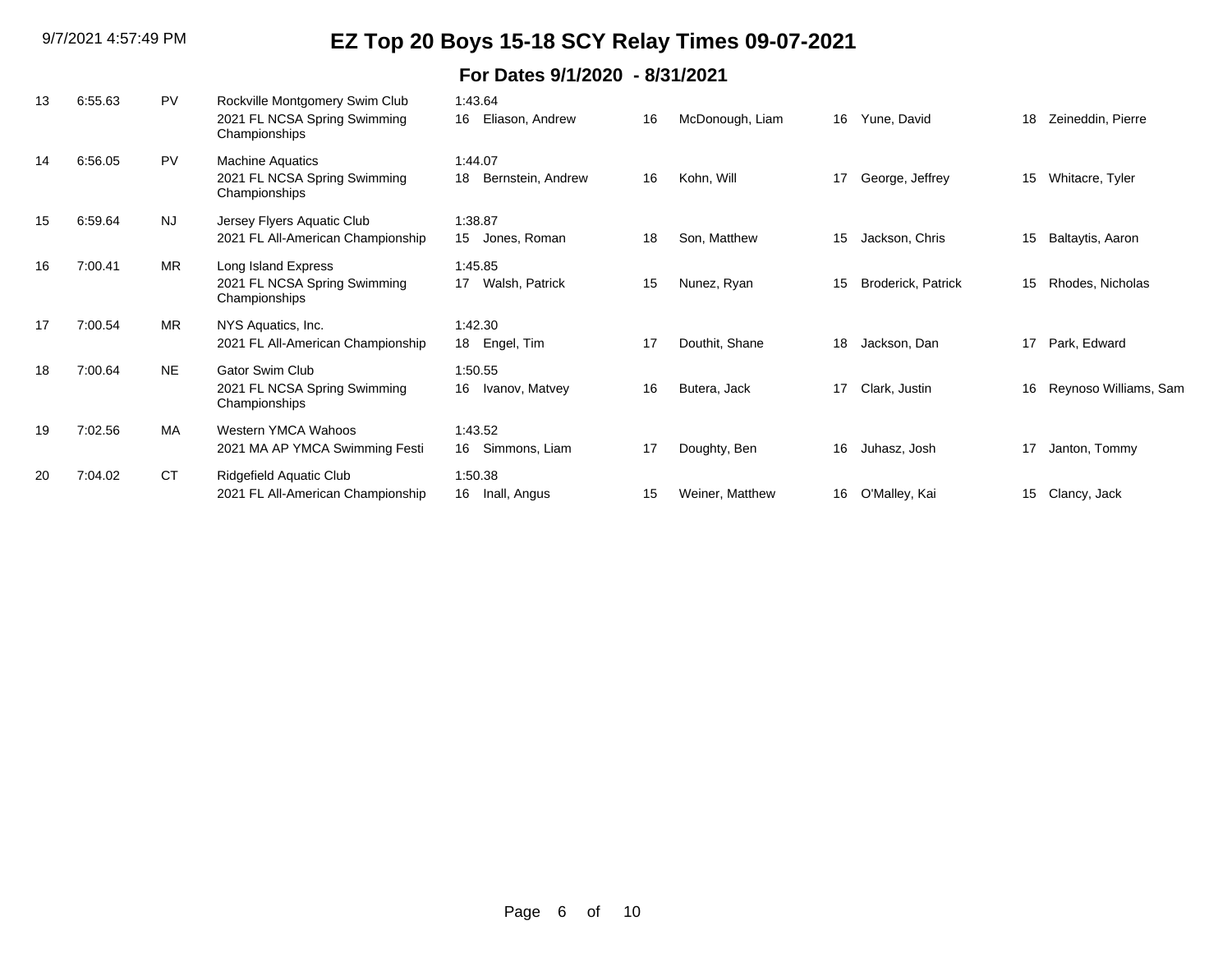### **For Dates 9/1/2020 - 8/31/2021**

## **Boys 15-18 200 Medley Relay Short Course Yards**

|                | Rank Time | LSC       | Club / Meet                                                                     | <b>Leg1 Time</b><br>Leg 1 Age / Name |    | Leg 2 Age / Name     |    | Leg 3 Age / Name      |    | Leg 4 Age / Name     |
|----------------|-----------|-----------|---------------------------------------------------------------------------------|--------------------------------------|----|----------------------|----|-----------------------|----|----------------------|
| $\overline{1}$ | 1:30.83   | MA        | York YMCA<br>2021 MA AP YMCA Swimming Festi                                     | 23.64<br>15 Welker, Nathan           | 17 | Smith, Logan         |    | 17 Gordon, Daniel     |    | 17 Morgan, Levi      |
| 2              | 1:31.03   | <b>CT</b> | Chelsea Piers Aquatic Club<br>2021 CT CPAC May RTC Meet                         | 22.97<br>17 Rogers, Sean             | 17 | Dupont, Thomas       |    | 17 Sicignano, Tyler   |    | 17 Malchow, Nicholas |
| 3              | 1:32.45   | PV        | Rockville Montgomery Swim Club<br>2021 FL NCSA Spring Swimming<br>Championships | 23.40<br>16 Eliason, Andrew          | 16 | Kimwon, Alvin        | 18 | Surprenant, Jonik     | 17 | Oehler, Everett      |
| $\overline{4}$ | 1:32.50   | NJ.       | Jersey Flyers Aquatic Club<br>2021 FL All-American Championship                 | 23.53<br>15<br>Baltaytis, Aaron      | 18 | Son, Matthew         | 15 | Jones, Roman          | 18 | Ranatunga, Nadil     |
| 5              | 1:32.54   | MA        | South Jersey Aquatic Club<br>2021 MA Swimming Senior SC Cha                     | 22.92<br>18 Greer, Evan              | 17 | Pezzella, Nick       | 18 | Walter, Andrew        |    | 18 Lang, Matthew     |
| 6              | 1:33.06   | <b>PV</b> | <b>Machine Aquatics</b><br>2021 FL NCSA Spring Swimming<br>Championships        | 24.41<br>16 Kohn, Will               | 15 | Whitacre, Tyler      | 18 | Fritz, Matthew        |    | 17 Sribar, Ryan      |
| $\overline{7}$ | 1:33.15   | <b>PV</b> | <b>Machine Aquatics</b><br>2021 FL NCSA Spring Swimming<br>Championships        | 24.46<br>17 George, Jeffrey          | 17 | Bradshaw, Johnny     |    | 17 Lee, Jett          | 16 | Moloney, Jack        |
| 8              | 1:33.44   | ΝI        | <b>STAR Swimming</b><br>2021 NI STAR Spring Invite                              | 24.37<br>16 Hewett, lan              | 18 | Eisenmann, Zach      | 18 | Clough, Andrew        | 17 | Dean, Kyle           |
| 9              | 1:33.46   | VA        | NOVA of Virginia Aquatics, Inc<br>2021 FL NCSA Spring Swimming<br>Championships | 24.38<br>18 Ryan, Liam               | 18 | Duffy, Aidan         | 18 | Broughton, Anderson   |    | 17 Mayr, Christian   |
| 10             | 1:33.58   | <b>CT</b> | Cheshire Y Sea Dog Swim Club<br>2021 CT CDOG WYW Dual RTC<br>Meet               | 24.06<br>16 Wynne, Shane             | 17 | Chen, Eddy           | 17 | Finkel, Justin        | 18 | Zellner, Joey        |
| 11             | 1:33.78   | <b>NE</b> | <b>Gator Swim Club</b><br>2021 FL NCSA Spring Swimming<br>Championships         | 22.96<br>18 Won, Kyle                | 16 | Jiang, Kevin         | 16 | Ivanov, Matvey        |    | 17 Zheng, Ethan      |
| 12             | 1:33.84   | <b>MR</b> | Long Island Aquatic Club<br>2021 FL NCSA Spring Swimming<br>Championships       | 23.48<br>17 Castrillon, Juancarlos   | 17 | Libassi, Connor      | 16 | Tsai, Alvin           | 18 | Shopis, Nick         |
| 13             | 1:34.02   | <b>MR</b> | <b>Asphalt Green Unified Aquatics</b><br>2021 CT CPAC May RTC Meet              | 23.81<br>17 Pragnell, Tristan        | 17 | Maclennan, Alexander |    | 18 Vernhes, Sebastien |    | 17 Lee, Penn         |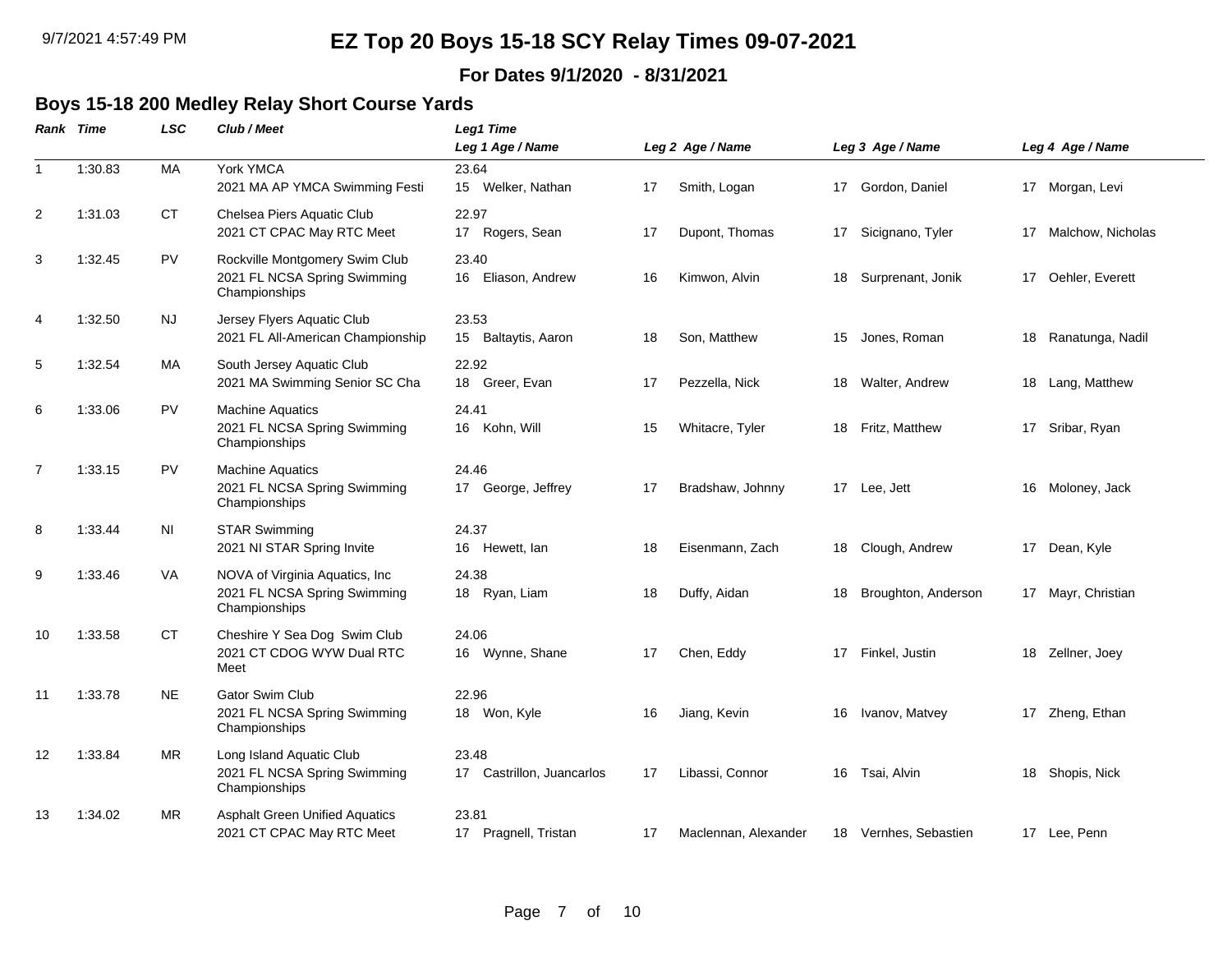| 14 | 1:34.06 | <b>PV</b>      | Rockville Montgomery Swim Club<br>2021 FL NCSA Spring Swimming<br>Championships           | 23.92<br>15 Case, James       | 17 | Navaleza, Angelo Javier | 16 | Barnett, Toby     | 18 | Zeineddin, Pierre |
|----|---------|----------------|-------------------------------------------------------------------------------------------|-------------------------------|----|-------------------------|----|-------------------|----|-------------------|
| 15 | 1:34.10 | <b>VA</b>      | Rappahannock Area YMCA Swim<br>Team, Inc<br>2021 FL NCSA Spring Swimming<br>Championships | 24.20<br>Peck, Kyle<br>15     | 17 | Eichberg, Ben           | 18 | Serafini, Massimo | 17 | Euker, Logan      |
| 16 | 1:34.57 | СT             | <b>YMCA Of Greenwich Marlins</b><br>2021 CT CPAC May RTC Meet                             | 24.28<br>17<br>Jacob, Justin  | 18 | Lanuza, Christian       | 18 | Moore, Jack       | 16 | Carsen, Jonathan  |
| 17 | 1:34.75 | MA             | Five Star Swim Club<br>2021 MA FSSC March Open                                            | 24.43<br>17<br>Lance, Theo    | 17 | Gehman, Robert          | 17 | Gingrich, Henry   | 18 | Paladino, Connor  |
| 18 | 1:35.10 | <b>MA</b>      | Western YMCA Wahoos<br>2021 MA AP YMCA Swimming Festi                                     | 23.07<br>17<br>Janton, Tommy  | 18 | Suchyj, Tyler           | 17 | Doughty, Ben      | 16 | Simmons, Liam     |
| 19 | 1:35.40 | N <sub>1</sub> | Town Wreckers Swim Team<br>2021 NI STAR Spring Invite                                     | 24.19<br>Kisker, Ben<br>17    | 18 | Sapio, Luke             | 18 | Descovich, Drew   | 17 | McCrone, Patrick  |
| 20 | 1:35.60 | MA             | South Jersey Aquatic Club<br>2021 MA Swimming Senior SC Cha                               | 25.27<br>Washart, Shane<br>17 | 17 | Circus, Luke            | 17 | Short, Nick       | 16 | Jones, Tanner     |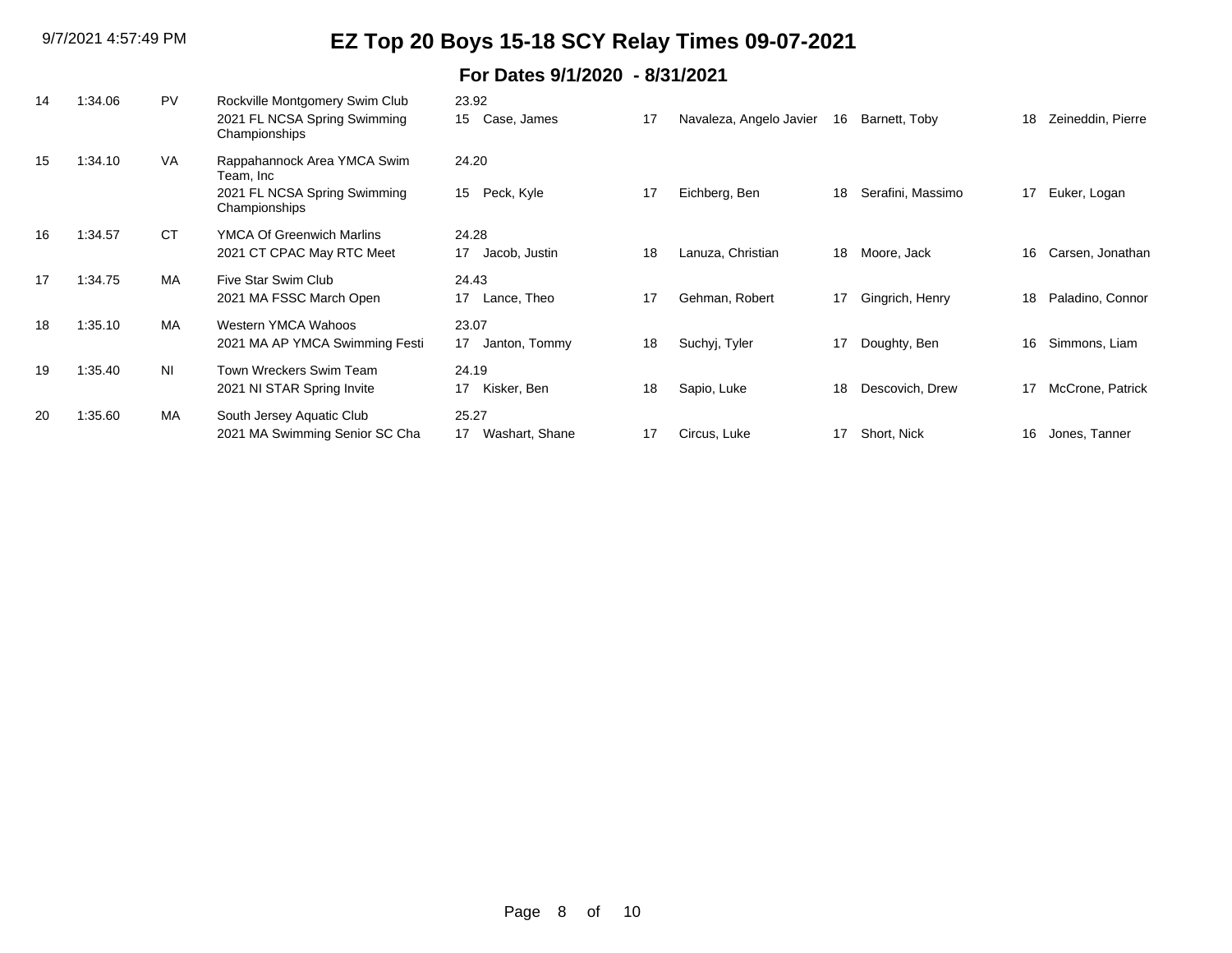### **For Dates 9/1/2020 - 8/31/2021**

## **Boys 15-18 400 Medley Relay Short Course Yards**

|                | <b>Rank Time</b> | LSC       | Club / Meet                                                                               | Leg1 Time                             |    |                    |    |                    |    |                    |
|----------------|------------------|-----------|-------------------------------------------------------------------------------------------|---------------------------------------|----|--------------------|----|--------------------|----|--------------------|
|                |                  |           |                                                                                           | Leg 1 Age / Name                      |    | Leg 2 Age / Name   |    | Leg 3 Age / Name   |    | Leg 4 Age / Name   |
| $\mathbf{1}$   | 3:20.95          | <b>PV</b> | Rockville Montgomery Swim Club<br>2021 FL NCSA Spring Swimming<br>Championships           | 50.83<br>Eliason, Andrew<br>16        | 16 | Kimwon, Alvin      | 18 | Surprenant, Jonik  |    | 17 Oehler, Everett |
| 2              | 3:21.99          | <b>PV</b> | <b>Machine Aquatics</b><br>2021 FL NCSA Spring Swimming<br>Championships                  | 50.57<br>16 Moloney, Jack             | 17 | Lentine, Tyler     |    | 17 Lee, Jett       | 17 | Sribar, Ryan       |
| 3              | 3:22.36          | CT        | Chelsea Piers Aquatic Club<br>2021 CT CPAC May RTC Meet                                   | 50.14<br>17 Rogers, Sean              | 17 | Dupont, Thomas     | 17 | Sicignano, Tyler   | 17 | Malchow, Nicholas  |
| 4              | 3:22.51          | MA        | York YMCA<br>2021 MA AP YMCA Swimming Festi                                               | 50.69<br>15 Welker, Nathan            | 17 | Smith, Logan       |    | 17 Gordon, Daniel  |    | 17 Morgan, Levi    |
| 5              | 3:23.36          | <b>NE</b> | <b>Gator Swim Club</b><br>2021 FL NCSA Spring Swimming<br>Championships                   | 49.60<br>18 Won, Kyle                 | 16 | Jiang, Kevin       | 16 | Bodet, Theo        |    | 16 Lee, Gabe       |
| 6              | 3:23.94          | MR.       | Long Island Aquatic Club<br>2021 FL NCSA Spring Swimming<br>Championships                 | 50.24<br>Castrillon, Juancarlos<br>17 | 16 | Chang, Matthew     | 16 | Tsai, Alvin        | 18 | Shopis, Nick       |
| $\overline{7}$ | 3:24.15          | VA        | NOVA of Virginia Aquatics, Inc.<br>2021 FL NCSA Spring Swimming<br>Championships          | 50.66<br>Broughton, Anderson<br>18    | 18 | Duffy, Aidan       | 17 | Rivas, Samuel      |    | 17 Mayr, Christian |
| 8              | 3:24.72          | MD        | Naval Academy Aquatic Club<br>2021 FL NCSA Spring Swimming<br>Championships               | 51.08<br>16 Rich, Andrew              | 17 | Cunningham, Jaydon | 18 | Campbell, Andrew   |    | 18 Simpkins, Ben   |
| 9              | 3:24.76          | <b>CT</b> | <b>YMCA Of Greenwich Marlins</b><br>2021 CT CPAC May RTC Meet                             | 50.54<br>17 Hodgson, Lucas            | 18 | Lanuza, Christian  | 18 | Moore, Jack        | 16 | Carsen, Jonathan   |
| 10             | 3:24.84          | MR        | <b>Asphalt Green Unified Aquatics</b><br>2021 CT CPAC May RTC Meet                        | 50.29<br>17 Pragnell, Tristan         | 17 | Lee, Penn          | 18 | Vernhes, Sebastien |    | 16 Zhang, Dylan    |
| 11             | 3:25.28          | MA        | Western YMCA Wahoos<br>2021 MA AP YMCA Swimming Festi                                     | 48.60<br>17 Janton, Tommy             | 18 | Suchyj, Tyler      | 17 | Doughty, Ben       | 16 | Simmons, Liam      |
| 12             | 3:25.42          | ΝI        | <b>STAR Swimming</b><br>2021 NI STAR Spring Invite                                        | 51.40<br>16 Hewett, lan               | 18 | Eisenmann, Zach    | 18 | Clough, Andrew     |    | 17 Dean, Kyle      |
| 13             | 3:25.67          | VA        | Rappahannock Area YMCA Swim<br>Team, Inc<br>2021 FL NCSA Spring Swimming<br>Championships | 51.45<br>15<br>Peck, Kyle             | 17 | Eichberg, Ben      | 18 | Serafini, Massimo  | 17 | Euker, Logan       |